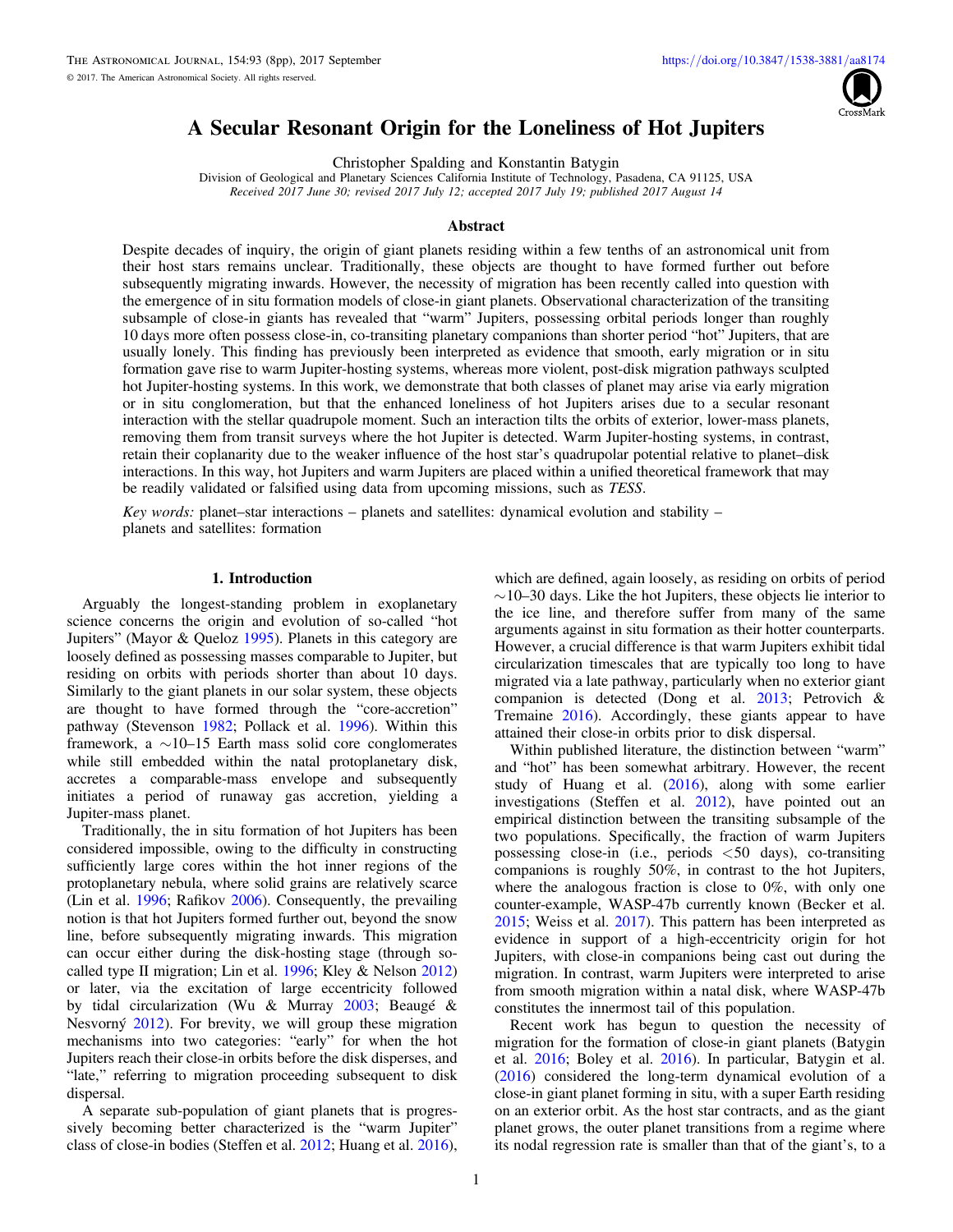<span id="page-1-0"></span>

Figure 1. A schematic of the set up considered in the text. A giant planet with mass  $m_2$  follows a circular orbit with semimajor axis  $a_1$ . Exterior, lies a lower-mass planet  $m_2$  on circular orbit with semimajor axis  $a_2$ . The exterior orbit is forced to undergo nodal regression due to a combination of stellar quadrupolar potential and secular perturbations from the inner giant planet's orbit. The giant's orbit, in turn, is regressing mostly owing to secular perturbations form the stellar oblateness. Initially, the inner planet regresses faster but as the stellar quadrupole decays (as a result of physical contraction), a commensurability is encountered in the two frequencies, leading to the secular resonant excitation of mutual inclinations between the planets.

regime where the two frequencies are approximately commensurate. This results in a convergent encounter with a secular resonance that tilts the orbit of the outer companion, potentially all the way to 90°. Moreover, if the giant planet's orbit is sufficiently eccentric ( $e \ge 0.05$ ) the outer orbit may instead have its eccentricity raised, by a similar secular resonance in terms of the precession of perihelia, leading to dynamical instability within the system. From the point of view of transit surveys, both outcomes will lead to a lonely close-in giant, except for fortunate viewing geometries.

A key limitation of the above picture, mentioned in Batygin et al. ([2016](#page-7-0)), is that tidal interactions with the disk gas itself may induce nodal regression upon the outer planet's orbit that quenches the resonant tilting that would otherwise occur in the absence of a disk (Hahn [2003](#page-7-0)). In other words, if the physical mechanism responsible for the onset of the secular resonance occurs while the disk is still around, the system may retain coplanarity, and the giant planet will co-transit with its close-in companions. For the purposes of this work, "in situ" formation is dynamically equivalent to "early" migration, because both processes lead to systems that are already close-in at the time of disk dissipation, and so we make no statements regarding which of the two scenarios is more likely.

The key finding of this paper is that the resonance is encountered later for closer-in systems. That is, hot Jupiterhosting systems encounter the resonance later than warm Jupiter systems. Given fiducial disk lifetimes and stellar rotation periods (Haisch et al. [2001;](#page-7-0) Bouvier [2013](#page-7-0)), we expect giant planets to become lonely when orbiting interior to  $\sim 0.1$ au (or,  $\approx$ 11.6 days for a solar mass star, i.e., suggestively close to the warm Jupiter–hot Jupiter divide). At larger orbital radii, systems may still encounter the resonance, but will do so while embedded in the disk gas, which can therefore prevent inclination excitation.

In brief, we show that hot Jupiters will become lonely in transit surveys, not because they formed differently from warm Jupiters, but because they encountered the aforementioned resonance after their disk dissipated, when nothing prevented their outer companions from being driven to high inclinations.

#### 2. Analytical Theory

To set up the problem, suppose a giant planet, of mass  $m_1$ orbits at a semimajor axis  $a_1$  interior to a less massive planet, say, a super Earth of mass  $m_2$  at semimajor axis  $a_2$  (Figure 1). Young stars possess large radii  $R_{\star}$  and rotate rapidly (Shu et al. [1987;](#page-7-0) Bouvier [2013](#page-7-0)), leading to significant oblateness. This oblateness, parameterized via the second gravitational moment  $J_2$ , leads to precession of the argument of perihelion  $\varpi$  and regression of the longitudes of ascending node  $\Omega$  of the planetary orbits.

The protoplanetary disk is expected to damp inclinations and eccentricities to small values (Kley & Nelson [2012](#page-7-0)), allowing the gravitational disturbing potential influencing the planets to be expanded to second order in eccentricities and inclinations (or 4th order near secular resonances (Batygin et al. [2016](#page-7-0))). At such an order, the inclination and eccentricity degrees of freedom are decoupled and therefore may be treated in isolation. In this work, we assume the orbits to be circular, such that  $\Omega$  and inclination *i* together constitute the only degree of freedom. Alternatively, one may assume the orbits are coplanar, but instead consider the eccentricity degree of freedom in isolation. The logic and numerical coefficients are very similar in both cases, so we do not work through both, but include a brief discussion of eccentricity dynamics in Section [3.1](#page-5-0).

# 2.1. Stellar Evolution

For a circular orbit with semimajor axis  $a_p$  and mean motion  $n_p$ , the stellar-induced nodal regression rate is given by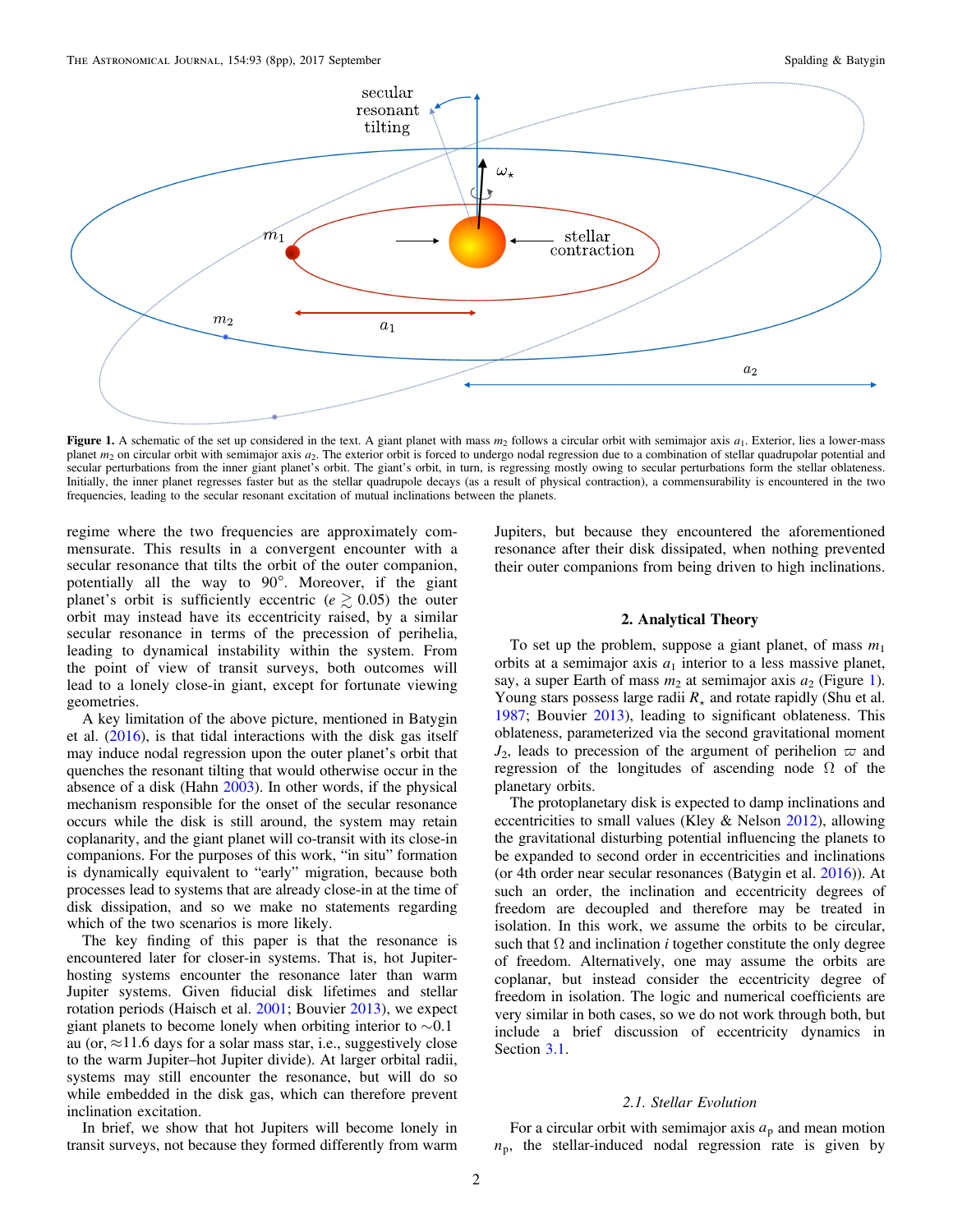<span id="page-2-0"></span>

Figure 2. The time evolution of the nodal regression frequencies for both planets as the host star contracts. The requirement to turn a giant planet–super Earth system into an apparently lonely giant is that  $\nu_2 < \nu_1$  (i.e., the red line is above the blue line) at the point when the disk dissipates, such that a point is crossed where the two frequencies are roughly commensurate. As argued in the text, this will always happen as the giant grows, but can be bypassed due to planet–disk interactions. If this is the picture dominating the hot Jupiter– warm Jupiter distribution, we would expect to see more hot Jupiters with companions around faster-rotating, massive stars and a gradual drop in companion fraction toward smaller semimajor axes. Parameters used in this illustrative figure are  $m_1/M_{\star} = 10^{-3}$ ,  $m_2/M_{\star} = 10^{-5}$ ,  $a_1 = 0.04$  au,  $a_2 =$ 0.1 au,  $P_{\star} = 3$  days around a solar mass star. Resonance is encountered at  $t = 2.86$  Myr.

(Murray & Dermott [1999](#page-7-0))

$$
\dot{\Omega}_{\mathbf{p}} \equiv \nu_{\mathbf{x},\mathbf{p}} = \frac{3}{2} n_{\mathbf{p}} J_2 \left(\frac{R_{\mathbf{x}}}{a_{\mathbf{p}}}\right)^2,\tag{1}
$$

where  $p = \{1, 2\}$ ; see Figure [1.](#page-1-0) The aforementioned second gravitational moment,  $J_2$ , is related to the stellar spin angular velocity  $\omega_{\star}$  and Love number (twice the apsidal motion constant)  $k_2$  through the relation (Sterne [1939](#page-7-0)):

$$
J_2 = \frac{1}{3} \left( \frac{\omega_\star}{\omega_b} \right)^2 k_2, \tag{2}
$$

where  $\omega_b$  is the break-up angular velocity of the star. The Love number can be extracted from polytropic stellar models with index  $\chi = 3/2$  (i.e., fully convective; Chandrasekar [1939](#page-7-0)), leading to  $k_2 \approx 0.28$  (Batygin & Adams [2013](#page-7-0)), which is the numerical value we adopt throughout. The spin periods of T Tauri stars may be constrained through observation (Bouvier [2013](#page-7-0)) and, in general, lie within the range of  $\sim$ 1–10 days. Substituting expression (2) into Equation (1) yields,

$$
\nu_{\star,p} = n_p \frac{k_2}{2} \left(\frac{\omega_\star}{n_p}\right)^2 \left(\frac{R_\star}{a_p}\right)^5,\tag{3}
$$

thereby casting the nodal regression rate in terms of quantities that are either directly observable or may be inferred from simple models.

With time, the central star will contract ( $\dot{R}_{\star}$  < 0) and so  $\nu_{\star,p}$ will decrease. Additional time-dependence may arise owing to stellar spin-down; however, owing to the high order of  $R_{\star}$  in Equation (3), we ignore any changes in  $\omega_{\star}$  (as discussed below, the dynamics do not depend sensitively on the details, only that  $\nu_{\star,p}$  decreases).

To a good approximation, the contraction of a protostar may be modeled as Kelvin–Helmholtz contraction of a polytropic body (Batygin & Adams [2013](#page-7-0)):

$$
R_{\star}(t) = R_{\star,0} \bigg( 1 + \frac{t}{\tau_{\rm c}} \bigg)^{-\frac{1}{3}},\tag{4}
$$

where we define the contraction timescale (one-third of the Kelvin–Helmholtz timescale);

$$
\tau_c \equiv \frac{GM_\star^2}{28\pi\sigma T_{\text{eff}}^4 R_{\star,0}^3}.\tag{5}
$$

In this expression, G is the gravitational constant,  $\sigma$  is the Steffan–Boltzmann constant, and the stellar mass  $M_{\star}$  is taken equal to 1 solar mass  $(M<sub>o</sub>)$  throughout. The above analytic form agrees well with the numerical pre-main-sequence evolution models of Siess et al. ([2000](#page-7-0)), provided a value of  $R_{\star,0} \gtrsim 6R_{\odot}$  is chosen<sup>1</sup> for a solar mass star with surface temperature  $T_{\text{eff}} = 4270 \text{ K}.$ 

# 2.2. Capture into Secular Resonance

Planet–planet interactions will induce modal regression in addition to that arising from the stellar quadrupole. It can be shown through linear secular perturbation theory (Murray & Dermott [1999;](#page-7-0) Morbidelli [2002](#page-7-0)) that the time-averaged regression rate of the inner planet  $\langle \nu_1 \rangle$  takes the form

$$
\langle \nu_1(t) \rangle \approx \nu_{\star,1}(t) + \frac{1}{4} \frac{m_2}{M_{\star}} \left( \frac{a_1}{a_2} \right)^2 b_{3/2}^{(1)} \left( \frac{a_1}{a_2} \right) n_1,
$$
 (6)

where the first term results from the oblateness of the host star, which decays with time, and the second term arises owing to planet–planet interactions. Furthermore, we have introduced the function  $b_{3/2}^{(1)}(a_1/a_2)$ , known as a Laplace coefficient (Murray & Dermott [1999](#page-7-0)), defined as:

$$
b_{3/2}^{(1)}(\alpha) \equiv \frac{1}{\pi} \int_0^{2\pi} \left[ \frac{\cos(\psi)}{(1 + \alpha^2 - 2\alpha \cos \psi)^{3/2}} \right] d\psi. \tag{7}
$$

Analogously, the time-averaged nodal regression rate of the outer planet is given by

$$
\langle \nu_2(t) \rangle \approx \nu_{\star,2}(t) + \frac{1}{4} \frac{m_1}{M_{\star}} \left( \frac{a_1}{a_2} \right) b_{3/2}^{(1)} \left( \frac{a_1}{a_2} \right) n_2.
$$
 (8)

We will assume that the semimajor axes and masses are fixed, which reflects the fact that most planet-building and migration occurs before the disk dissipates. Then, the ratio between stellar and planetary orbital angular momenta is given by

$$
j \equiv \frac{I_{\star} M_{\star} R_{\star}^2 \omega_{\star}}{m_p \sqrt{GM_{\star} a_p}}
$$
(9)

where  $I_{\star} \approx 0.21$  is the dimensionless moment of inertia, as calculated for a fully convective, polytropic star (Chandrasekar [1939](#page-7-0)). For nominal hot Jupiter parameters, a Jupiter-mass planet at 0.05 au, orbiting a star with  $R_{\star} \sim 2R_{\odot}$ , spinning with a period of 3 days, we find that  $j \gg 1$ . As a result, we will

<sup>&</sup>lt;sup>1</sup> The initial radius simply has to be large, rather than an exact value because the star essentially loses information about initial conditions within the disk's lifetime.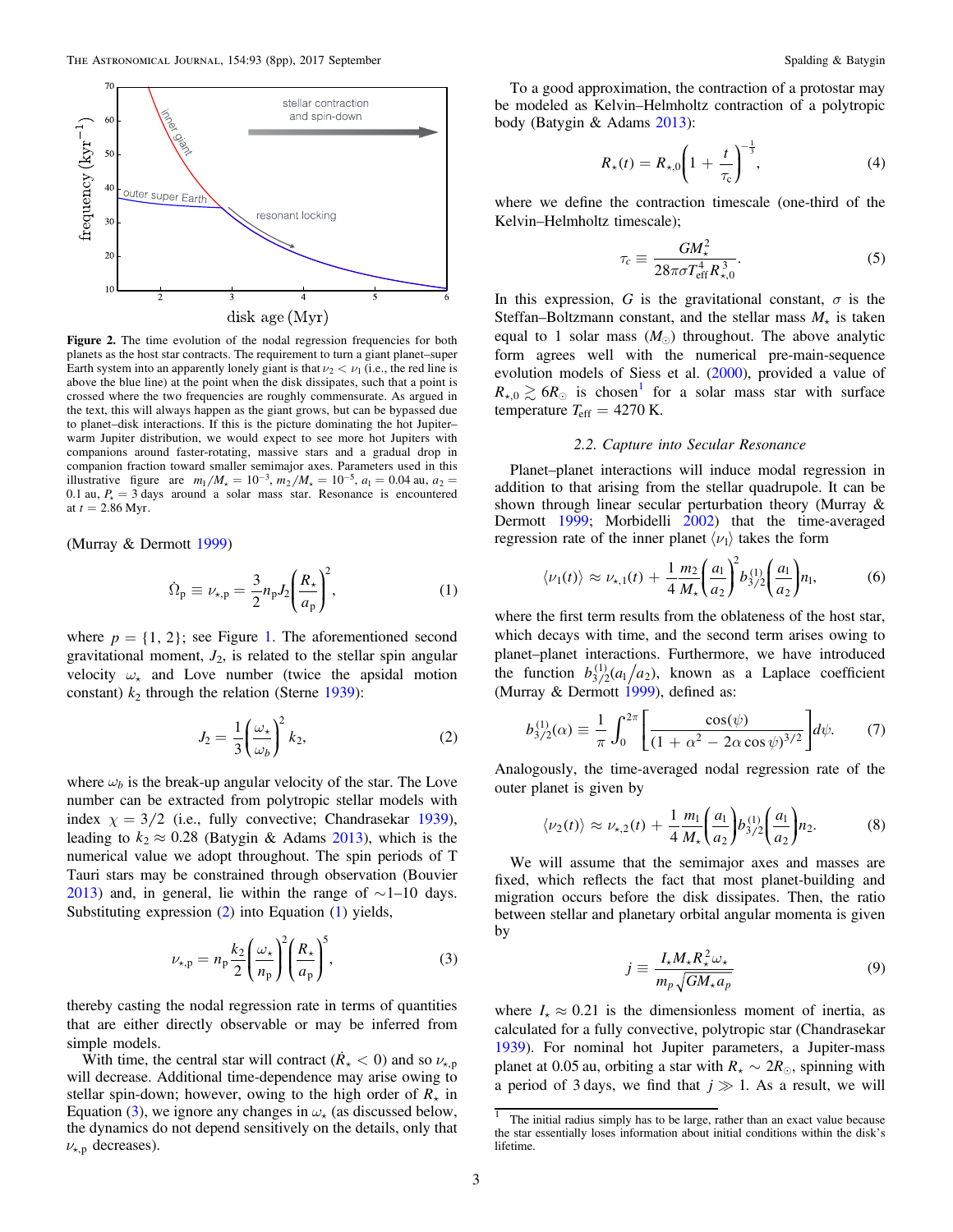consider the stellar spin axis to be fixed, a statement that the planetary orbits possess significantly less angular momentum than the star (Batygin et al. [2016](#page-7-0)). We note that this approximation begins to break down as the star contracts, the stellar rotation period is long, or if the planet is situated further out, i.e., in the warm Jupiter regime. Whereas a full account of the star spin dynamics is not expected to affect our arguments with respect to planet–planet inclinations, numerous recent observational investigations (Li & Winn [2016](#page-7-0); Dai & Winn  $2017$ ) are beginning to detect a trend whereby more distant transiting planets exhibit larger spin–orbit misalignments. While suggestive, we shall not explore this aspect of the problem further here.

The stellar quadrupole's influence upon the inner planet will be significantly larger than its effect upon the outer planet  $((\nu_{\star,1}/\nu_{\star,2}) = (a_2/a_1)^{7/2} \gg 1)$ . Consequently, as the star contracts, the inner planet's nodal regression frequency will decrease more rapidly than that of the outer planet's. For nominal parameters, the initial state has  $\nu_1 > \nu_2$ , but at a later stage, the star has contracted to the point where the two frequencies become similar (Figure [2](#page-2-0)). As is discussed in more detail in Batygin et al. ([2016](#page-7-0)), the result of such a commensurability in frequencies is captured into a secular resonance and excitation of inclination within the outer companion's orbit. Accordingly, if the giant was detected through transit, it would appear "lonely" except under a fortuitous viewing geometry.

# 2.3. Influence of the Disk

The above discussion showed how close-in giants may become lonely, but made little distinction between "hot" and "warm" Jupiter-hosting systems. In this section, we show that considering gravitational interactions between the planets and their natal disk naturally leads to closer-in systems experiencing resonant excitation of inclinations more often than more distant systems, thereby accounting for the increased loneliness of hot versus warm Jupiters.

Determining the detailed dynamics of planets embedded within gaseous disks constitutes an active field of research on its own (Kley & Nelson [2012](#page-7-0)). Here, we will concern ourselves with a simplified yet instructive description of the dynamics, involving two qualitatively separate processes. Specifically, planet–disk interactions tend to damp the eccentricities and inclinations of embedded planets (Tanaka & Ward [2004](#page-7-0)), together with inducing precession in the planetary arguments of perihelion and regression of the longitudes of ascending node (Hahn [2003](#page-7-0)).

We will show below that the most important effect for our purposes is the disk-induced regression of the node. Tidal diskplanet interactions are expected to damp the outer planet's orbital inclination over a timescale given approximately by (Tanaka & Ward [2004](#page-7-0))

$$
\tau_{\text{inc}} \equiv \left| \frac{di_2}{dt} \frac{1}{i_2} \right|^{-1} \approx \zeta \frac{P_2}{2\pi} \left( \frac{M_\star}{m_2} \right) \left( \frac{M_\star}{\Sigma_2 a_2^2} \right) \beta^4, \tag{10}
$$

where  $\beta \equiv h/a_2 \approx 0.05$  is the disk's aspect ratio,  $\Sigma_2$  is the disk's surface density at  $a_2$ , the numerical constant  $\zeta \approx 2$ , and  $P_2$  is the outer planet's orbital period.

In order to determine whether the disk's inclination damping will inhibit the adiabatic growth of inclination described above,

we introduce the libration timescale for the resonant argument  $\Omega_1 - \Omega_2$  within resonance (Morbidelli [2002](#page-7-0); Batygin et al. [2016](#page-7-0))

$$
P_{\text{lib}} \approx \frac{P_2}{2\pi} \frac{2}{3s_1} \left(\frac{M_\star}{m_1}\right) \left(\frac{a_2}{a_1}\right)^2,\tag{11}
$$

where  $s_1 \equiv \sin(i_1/2)$ , with  $i_1$  being the inclination of the inner planet's orbit with respect to the stellar spin axis. The secular resonant inclination excitation will be prevented if the adiabatic limit is broken (Henrard [1993](#page-7-0)), i.e.,

$$
\tau_{\text{inc}} \lesssim P_{\text{lib}}.\tag{12}
$$

If we suppose the disk to follow a minimum-mass solar nebula profile (Hayashi [1981](#page-7-0)) of  $\Sigma(a) \approx 2000 (a/1au)^{-3/2}$  g cm<sup>-2</sup>,  $a_2 \approx 0.2$  au,  $a_1 = 0.1$  au,  $m_2 = 10^{-5} M_{\odot}$ , and  $m_1 = 10^{-3} M_{\odot}$ , the disk will damp inclination growth provided that  $s_1 \lesssim 0.2$ , or  $i_1 \lesssim 20^\circ$ . Accordingly, disk-induced inclination damping may prevent the secular resonance from driving inclination growth for systems aligned with their natal disk. However, owing to the uncertainties in both the calculation of damping timescales and the order-of-magnitude nature of inequality (12), it is difficult to determine whether resonant growth is prevented in all cases.

Given the uncertainties in computing the importance of direct disk-driven inclination damping, let us now consider an additional mechanism by which the disk may prevent resonant growth of inclination; the regression of nodes induced by the disk's gravitational potential. It may be shown that the disk's quadrupole induces a regression rate of (Hahn [2003](#page-7-0))

$$
\nu_{pd} \approx n_p \frac{\pi \Sigma_p a_p^2}{M_\star \beta},\tag{13}
$$

and the modal regression occurs in the same direction as that induced by the stellar quadrupole and planet–planet interactions. If one assumes a surface density profile of the MMSN,  $\Sigma_p \propto a_p^{-3/2}$  (Hayashi [1981](#page-7-0)) the disk-induced modal regression frequency  $\nu_{pd} \propto a_p^{-1}$ , such that more distant planets experience a slower rate arising from the disk's quadrupole.

In the interest of simplicity, and for illustrative purposes, we only include the disk's effect upon the outer, smaller planet. Ultimately, our arguments are not particularly sensitive to this decision. However, giant planets are expected to open gaps in the disk (Crida et al. [2006](#page-7-0)), and the MRI-active inner region of the nebula is expected to possess a lower gas density (Armitage [2011](#page-7-0)). Both of these effects are likely to significantly diminish the disk's secular influence upon the inner giant's orbit. Including the disk-induced nodal regression to  $\langle \nu_2(t) \rangle$  given above yields

$$
\langle (\nu_2(t)/n_2) \rangle \approx \frac{3}{2} J_2 \left( \frac{R_\star}{a_2} \right)^2 + \frac{1}{4} \frac{m_1}{M_\star} \left( \frac{a_1}{a_2} \right) b_{3/2}^{(1)} \left( \frac{a_1}{a_2} \right) + \frac{\pi \Sigma_2 a_2^2}{\beta M_\star}.
$$
 (14)

In order to determine the importance of disk-induced nodal regression, we must formulate the evolution of the disk's mass and surface density. Observational constraints upon disk masses remain challenging, and intrinsic variation between the evolution of individual disks makes a single, generalized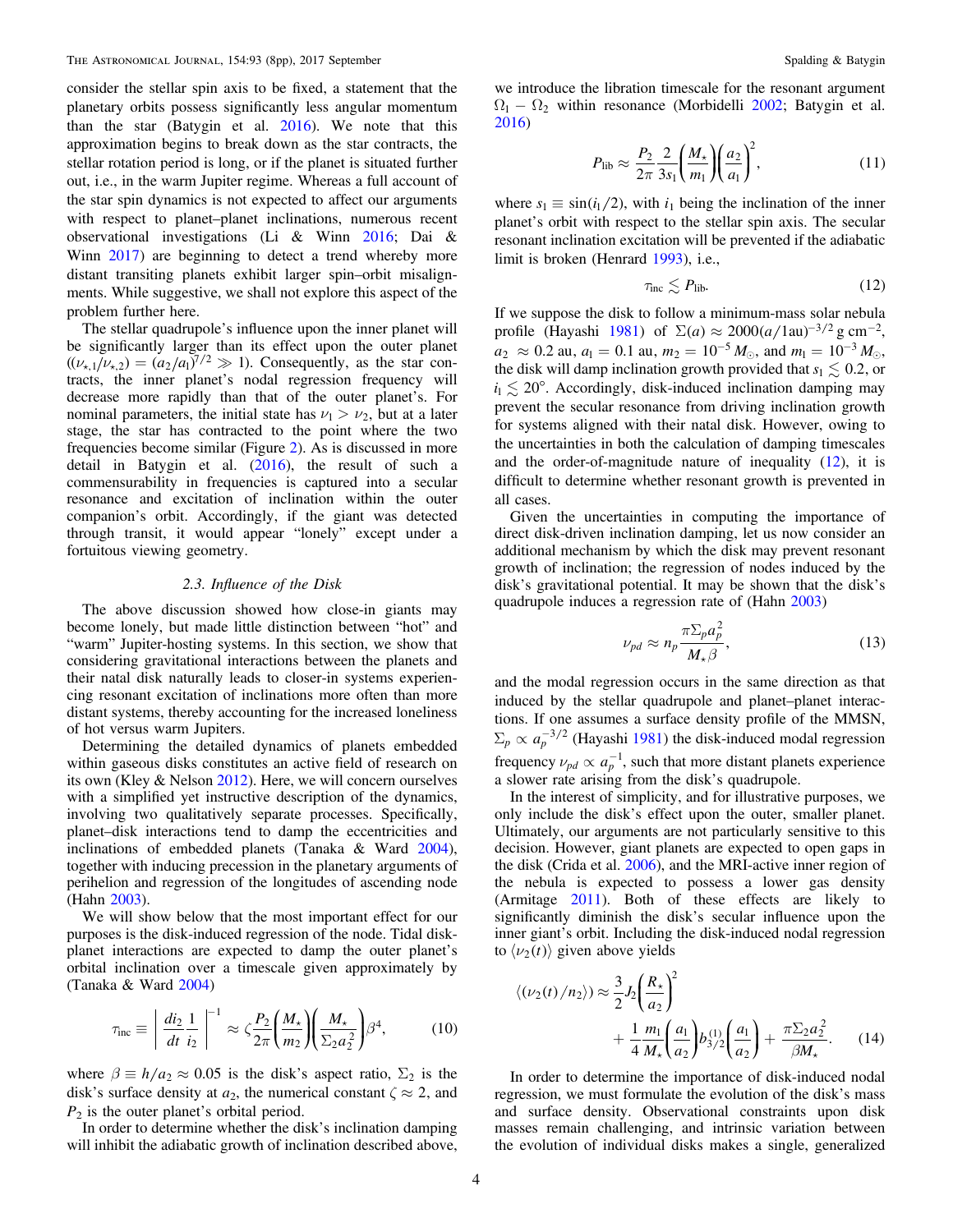

Figure 3. An illustration of the influence of the disk's quadrupole. The solid blue line represents the outer planet's nodal regression in the case with no disk, whereas the three dashed lines represent the case where the disk's quadrupole moment is included. When the outer planet is forced to regress faster than the giant (red line) throughout the entire disk lifetime, the secular resonant encounter described in the text is prevented. The left panel considers a hot Jupiter, at 0.04 au interior to a test particle at 0.12 au. The right panel depicts the case for a warm Jupiter at 0.1 au with an exterior test particle at 0.3 au. The closer, hot Jupiter system encounters the secular resonance later (black circle) and so the disk is more likely to have dispersed, whereas the warm Jupiter system entirely bypasses the secular resonance even for very short disk lifetimes (e.g., 1 Myr).

parameterization impossible. For our purposes, it suffices to use an average disk mass evolution. The observed decay of disk accretion rates with time (Calvet et al. [2005](#page-7-0)) is well approximated by the following parameterization

$$
M_{\rm disk}(t) = \frac{M_{\rm disk,0}}{1 + t/\tau_v},
$$
\n(15)

where the viscous decay time  $\tau$ <sup>*v*</sup> = 0.5 Myr and the initial disk mass  $M_{disk,0} = 0.05 M_{\odot}$ . We may sanity-check this result by writing the surface density profile as

$$
\Sigma(a,t) = \Sigma_0(t) \left(\frac{a}{a_0}\right)^{-3/2} \tag{16}
$$

yielding the disk mass

$$
M_{\text{disk}}(t) = 4\pi \Sigma_0 (t = 0) a_{\text{out}}^{1/2} a_0^{3/2}.
$$
 (17)

In order to achieve  $M_{disk,0} = 0.05 M_{\odot}$ , the disk must begin with a surface density at 1 au of  $\Sigma_0(t=0) \approx 6500 \text{ g cm}^{-2}$ , which is similar to the "minimum-mass extrasolar nebula" inferred by requiring the observed populations of close-in super Earths formed close to their current locations (Chiang & Laughlin [2013](#page-7-0)). Accordingly, prescription (15) constitutes a reasonable approximation to the disk's global evolution.

Viscous evolution alone is notoriously unable to match observational deductions regarding disk-dispersal timescales. Rather, the current consensus is that, after  $\sim$ 1 – 10 Myr of viscous evolution, the disk disperses over a short  $(\Delta t \leq 10^5$ years) timescale (Alexander et al. [2014](#page-7-0)), beginning with the inner few au. To account for the two-timescale nature of disk evolution, we parameterize the surface density as

$$
\Sigma_0(t) = \frac{\Sigma_0|_{t=0}}{1 + t/\tau_v} \left[ \frac{1}{2} - \frac{1}{\pi} \arctan\left(\frac{t - \tau_d}{\Delta t}\right) \right].
$$
 (18)

Where  $\tau_d$  is the time of disk dispersal, ranging from  $\sim$ 1-10 Myr.

In the disk-free case (Figure [2](#page-2-0)),  $\langle \nu_2 \rangle$  is always greater than  $\langle \nu_1 \rangle$  initially. However, the influence of the disk upon the outer planet increases its regression frequency above that of the inner

giant when the system is relatively far from the central star. To illustrate this effect, we present the evolution of  $\langle \nu_1 \rangle$  and  $\langle \nu_2 \rangle$  for two systems (Figure 3). The first is a hot Jupiter, orbiting at  $a_1 = 0.04$  au interior to a companion at  $a_2 = 0.12$  au. In this scenario, the disk quadrupole is not sufficient to take the outer planet's regression rate above the giant's and so the resonant criterion is met at a disk age under 1 Myr.

If the the giant planet has already formed at this early stage, secular resonant excitation will proceed. However, if the giant is not yet formed, the system has a second chance to encounter resonance, after the disk disperses. When the disk-dispersal time is  $\tau_d = 1$  Myr or  $\tau_d = 3$  Myr, the system encounters secular resonance as it would have in the absence of a disk (Figure [2](#page-2-0)). Owing to the strong influence of the central star's quadrupole, only very long-lived disks will disperse after the system can subsequently encounter secular resonance (e.g., 10 Myr in this case) and so in most cases, this hot Jupiter will end up appearing lonely in transit surveys.

The second case presented would generally be described as possessing a "warm Jupiter" at 0.1 au and an exterior companion at 0.3 au. In this case, the influence of the disk overcomes the nodal regression induced by the more distant central star's oblateness. Accordingly, the resonance is quenched and inclination excitation does not occur. If, for example, the disk had dissipated already by  $\sim$ 1 Myr, this system would undergo resonant capture and become a lonely warm Jupiter system. More typical disk lifetimes (Haisch et al. [2001](#page-7-0)) tend to prevent secular resonant tilting when the giant planet lies beyond ∼0.1 au—which is close to the oft-quoted dividing line between what is considered a "warm" or a "hot" Jupiter.

### 2.4. Criterion for Loneliness

The above discussion shows that when the disk is still present, it is likely to quench the secular resonant dynamics, especially in more distant systems. Consequently, the criterion for whether a giant planet will resonantly excite the inclination of its outer companion is simply that the inner planet is regressing faster than the outer planet at the time of disk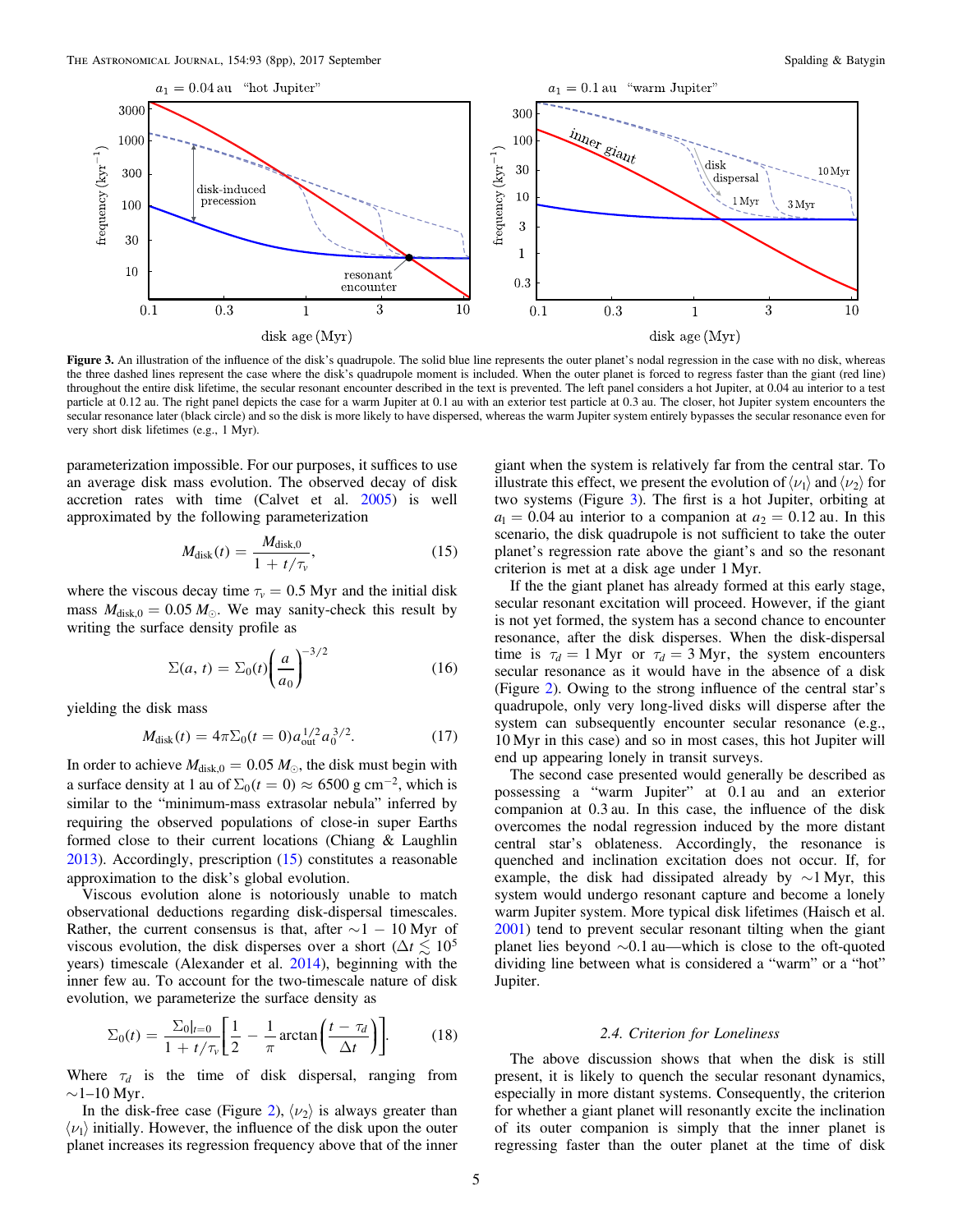<span id="page-5-0"></span>dissipation:

$$
\nu_1|_{t=\tau_{\rm d}} > \nu_2|_{t=\tau_{\rm d}}.\tag{19}
$$

By substituting expressions  $(3)$  $(3)$  $(3)$ ,  $(4)$  $(4)$  $(4)$ ,  $(6)$  $(6)$  $(6)$ , and  $(8)$  $(8)$  $(8)$  into the above inequality, we may reformulate the criterion in terms of a critical stellar spin period at the time of disk dissipation  $P_{\star}|_{t=\tau_d}$ below which inclination is excited. After some algebra, we arrive at the criterion for tilting to occur and the generation of a lonely giant planet:

$$
P_{\star}|_{t=\tau_{\rm d}} \lesssim P_1 \sqrt{2k_2} \left(\frac{M_{\star}}{m_1}\right)^{1/2} \left(\frac{R_{\star}(\tau_{\rm d})}{a_1}\right)^{5/2} \times \left[\frac{1-\alpha^{7/2}}{\alpha^{5/2}b_{3/2}^{(1)}(\alpha)}\right]^{1/2} \left(1-\frac{\Lambda_2}{\Lambda_1}\right)^{-1/2},\tag{20}
$$

where  $P_1$  is the inner planet's orbital period,  $\alpha \equiv a_1/a_2$ and  $\Lambda_{\rm p} \equiv m_{\rm p} \sqrt{GM_{\star}a_{\rm p}}$ .

It is worth noting that the above criterion was derived within the secular regime and so assumes that the two planets are not caught in first- or second-order mean-motion resonances. Terms associated with these resonances enter the disturbing potential at first and second order, respectively, in eccentricity, potentially swamping the second-order secular dynamics considered here (Murray & Dermott [1999](#page-7-0)). Accordingly, if our criterion is to be applied to close-in giant planet systems with observed exterior companions, care must be taken to check whether the resonant arguments appropriate to first- or second-order mean-motion resonances are librating or circulating. In general, for nearly circular orbits, this is equivalent to requiring that the period ratios lay more than a few percent from exact commensurability, though precise libration widths depend upon the resonance considered and the eccentricity.

## 3. Results and Discussion

The criterion  $(20)$  is represented in Figure 4 by way of three plots, corresponding to three nominal times of disk dissipation,  $\tau_d = \{1 \text{ Myr}, 3 \text{ Myr}, 10 \text{ Myr}\}\$ . Using the above prescription for stellar contraction (Equation  $(4)$  $(4)$  $(4)$ ), these times correspond to stellar radii  $R_{\star}(\tau_{d}) = \{2.4 \, R_{\odot}, 1.7 \, R_{\odot}, 1.1 \, R_{\odot}\}\.$  Within each plot, we display lines representing three stellar spin periods  $P|_{t=\tau_d} = \{10 \text{ days}, 3 \text{ days}, 1 \text{ day}\},$  spanning the observed range of T Tauri spin periods (Bouvier [2013](#page-7-0)), with  $m_1 = 10^{-3} M_{\odot}$ ,  $m_2 = 10^{-5} M_{\odot}$  and  $M_{\star} = M_{\odot}$ . For the relevant spin period and  $\tau_d$ , an outer planet with  $a_2$  above the line is expected to encounter resonance and become misaligned. The region where coplanarity is expected to be maintained even for a relatively fast 1-day stellar rotation period is shaded.

The key message of Figure 4 is that there is significantly more semimajor axis space available for close, outer companions to Jupiters residing beyond ∼0.1 au than hotter Jupiters. Therefore, the loneliness of closer-in giants may naturally arise owing to the greater tendency for their outer companions to become resonantly inclined and taken out of transit surveys.

Superimposed on Figure 4, we have placed points representing the four cases in Huang et al. ([2016](#page-7-0)) where a giant planet lies interior to a close companion. All four lie within the shaded region, consistent with our hypothesis. The hot Jupiter system WASP-47 might have misaligned WASP-47d if its disk dissipated early  $(\sim 1 \text{ Myr})$  and the star was particularly rapidly rotating (∼1 day; see top panel). As more



Figure 4. Outer companions within the shaded region will not encounter the resonance and will remain coplanar with the inner giant. We have plotted the configuration of the four systems known where a giant lies interior to a lowermass planet. All four lie within the region where coplanarity is expected to persist around a well-aligned star. Interestingly, the innermost example, WASP-47, lies almost exactly on the boundary, consistent with it being the closest-in known example and only hot Jupiter with a close outer companion.

examples are detected, we expect the shaded region to become filled in to a significantly greater extent than the regions between the 1- and 10-day lines.

### 3.1. The Hot Jupiter–Warm Jupiter Distinction

Despite the somewhat arbitrary distinction between a "hot" versus a "warm" Jupiter, the dearth of close-in companions to hot Jupiters has been taken as evidence that there is a physical distinction between the formation pathway of each planetary regime (Steffen et al. [2012;](#page-7-0) Huang et al. [2016](#page-7-0)). In this paper, we have shown that separate formation pathways are not required to explain the loneliness of hot Jupiters. Simply by forming closer to their host stars, these systems were more susceptible to perturbations from the host star's quadrupole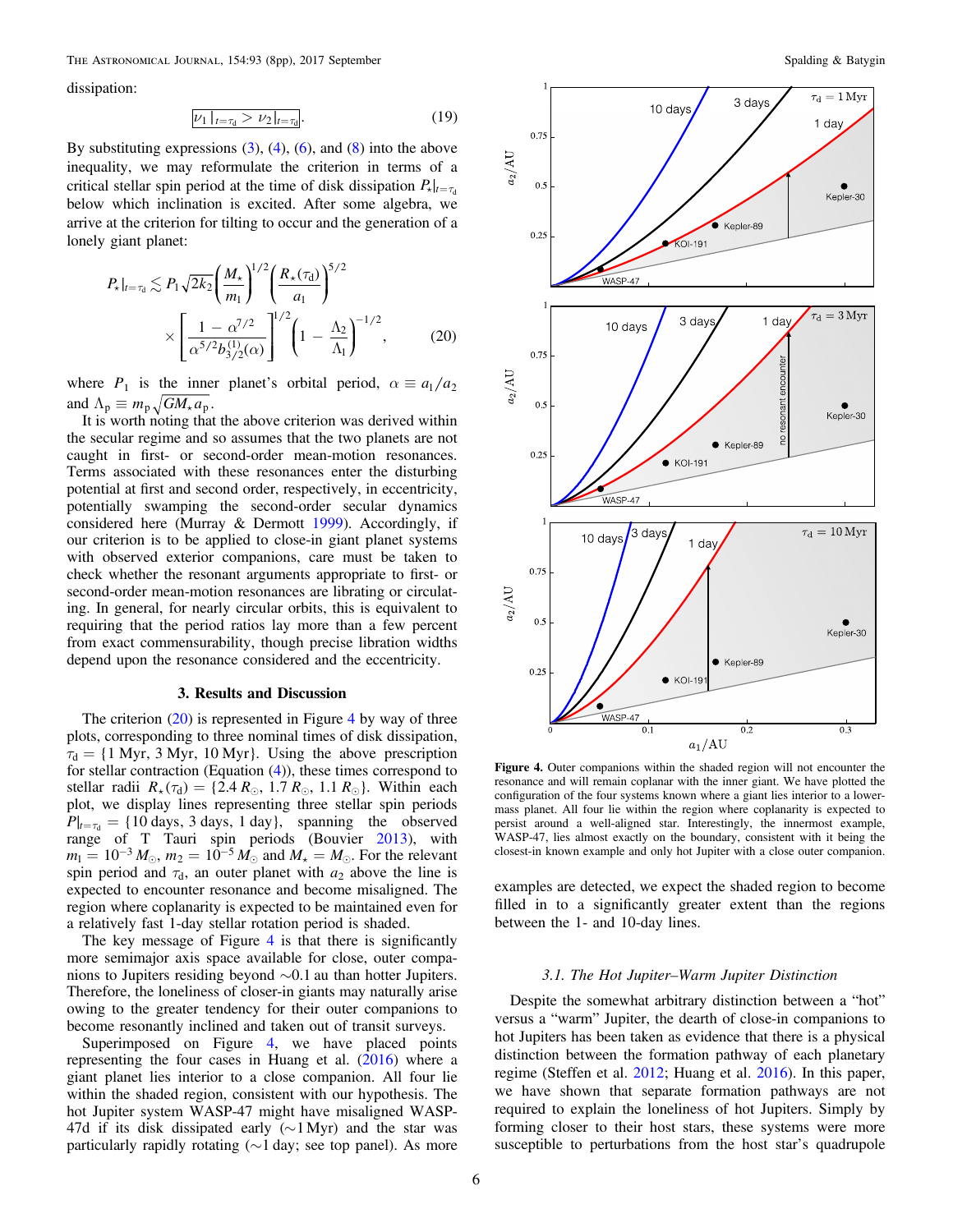moment, facilitating a secular resonance that tilted their outer companions.

Our proposed mechanism is directly falsifiable in that we would not expect to find transiting outer companions above the upper-most line in Figure [4](#page-5-0), although too large of an  $a_2$  will eventually break our assumption that the star possesses most of the system's angular momentum, altering the criteria derived above somewhat. Additionally, owing to uncertainties in disk lifetime and T Tauri spin rates, finding a transiting outer companion between the 3-day and 10-day lines is not necessarily a falsification—one can simply suppose the young star was rotating rapidly, or the disk was late to dissipate. Consequently, predictions may be falsified most readily in a statistical sense.

In the framework of our model, fewer outer companions should be found to transit outside the shaded region in Figure [4](#page-5-0) than in the shaded region, even after correcting for observational biases. The semimajor axis distribution within the shaded region is expected to resemble those of lower-mass Kepler systems (Tremaine & Dong [2012](#page-7-0); Morton et al. [2016](#page-7-0)). Having only four examples makes it difficult to rigorously evaluate these hypotheses currently.

We should note that it is possible to view mutually inclined orbits via transit if their lines of nodes are fortunately commensurate with the line of sight. Consequently, if all hot Jupiters possess inclined companions, we would expect to see a small fraction of those companions in transit surveys (Steffen et al. [2012](#page-7-0)). The lack of such detections suggests that any close companions to hot Jupiters are not simply misaligned, but lost from the system entirely.

We propose two potential mechanisms whereby the dynamics described here will not simply misalign, but remove close companions to hot Jupiters. First, lower-mass Kepler systems often exhibit high multiplicity (Fabrycky et al. [2014](#page-7-0)), as opposed to the simple two-planet system described here. It has been previously demonstrated (Spalding & Batygin [2016](#page-7-0)) that misaligning one or more components of such closely packed systems has the potential to destabilize the entire architecture. Furthermore, any additional planets within the system introduce extra secular modes and potential resonances that the system sequentially encounters as the central star contracts.

A second mechanism for complete loss of companions arises if the giant planet's orbit possesses an eccentricity higher than  $e_1 \sim 0.05$ . Here, an additional secular resonance becomes applicable whereby the outer orbit has its eccentricity, as opposed to its inclination, raised. This process will eject the outer planet from the system by way of a lowering of its pericenter until the orbits cross (Batygin et al. [2016](#page-7-0)). As alluded to in Section 2, the quantitative criteria for encountering this eccentricity resonance are similar to those of the inclination resonance (Murray & Dermott [1999](#page-7-0)), but disks are generally expected to damp planetary eccentricities to a point where the inclination resonance should dominate (Kley & Nelson [2012](#page-7-0); Batygin et al. [2016](#page-7-0)). However, many warm Jupiters are known to be eccentric (Dong et al. [2013](#page-7-0)), potentially forced by exterior giant companions (Bryan et al. [2016](#page-7-0)), hinting that super Earths may occasionally be lost through the eccentricity resonance. Cumulatively, more work is needed to elucidate how often companions are expected to be tilted versus lost entirely.

#### 3.2. Inner Companions

This work has focused on the tilting of outer companions to giant planets, and has talked little of inner companions. By inspection of Equation  $(20)$  $(20)$  $(20)$ , one can see that the secular resonance cannot be encountered if the inner planet has less angular momentum then the outer planet  $(\Lambda_1 < \Lambda_2)$ . Accordingly, the resonant misalignment mechanism proposed here is not capable of explaining the absence of inner companions to hot Jupiters versus warm Jupiters (Huang et al. [2016](#page-7-0)). However, the only known inner companion to a hot Jupiter, WASP-47e, resides at the particularly close-in distance of 0.017 au, not much larger than the radius of the young star itself (0.017 au  $\approx$  3.6  $R_{\odot}$ ). Whereas we have not identified a specific mechanism that removes inner companions, their rarity may simply arise owing to limited physical space within a hot Jupiter's orbit. We expect that more interior companions will be found by the TESS mission (Ricker et al. [2015](#page-7-0)); however, they are likely to be rare.

# 4. Summary

The existence of giant planets inside the snow line has traditionally favored an explanation whereby the planet itself, or at least its multiple Earth mass core, forms at large radii before subsequently migrating inwards. This migration can occur early, during the disk-hosting stage (Kley & Nelson [2012](#page-7-0)), or long after, through a high-eccentricity pathway (Wu & Murray [2003](#page-7-0); Beaugé & Nesvorný [2012](#page-7-0)). Between the two formation channels, the high-eccentricity pathway encounters more theoretical challenges in forming warm Jupiters (Dong et al. [2013](#page-7-0)) and empirical challenges in forming hot Jupiters (Dawson et al. [2014](#page-7-0)).

With a single exception, hot Jupiters are found to possess no close-in transiting companions, in contrast to their slightly cooler counterparts, the warm Jupiters, roughly half of which are found with co-transiting close companions (Steffen et al. [2012;](#page-7-0) Becker et al. [2015;](#page-7-0) Huang et al. [2016](#page-7-0)). This evidence appears consistent with a high-eccentricity origin for hot Jupiters and an early, possibly in situ, origin for warm Jupiters. Interestingly, around 50% of super Earth systems are thought to be significantly inclined (Johansen et al. [2012](#page-7-0)), possibly also owing to mutual inclinations induced by the host star (Spalding & Batygin [2016](#page-7-0)).

Systems of super Earths are generally thought to form through early migration or in situ (Lee & Chiang [2016](#page-7-0)), much like warm Jupiter systems. Thus, in the picture of higheccentricity migration, hot Jupiters are exceptional—the lone class of planets who swung in from the outer regions of the planetary system long after the dispersal of the protoplanetary disk. In this paper, we have demonstrated that by taking account of the stellar quadrupole moment, hot Jupiters and warm Jupiters may have formed through identical pathways. However, the hot Jupiters, precisely because of their close-in configuration, encounter a secular resonance after the dispersal of their natal disk, and tilt their outer companions' orbits beyond the reach of transit surveys.

The relative unimportance of the Sun to the solar system planets' orbits has caused many to ignore stellar non-sphericity in exoplanetary systems. In contrast, the results of this paper, and of related works (Batygin et al. [2016;](#page-7-0) Spalding & Batygin [2016](#page-7-0)), illustrate the key role of the stellar oblateness